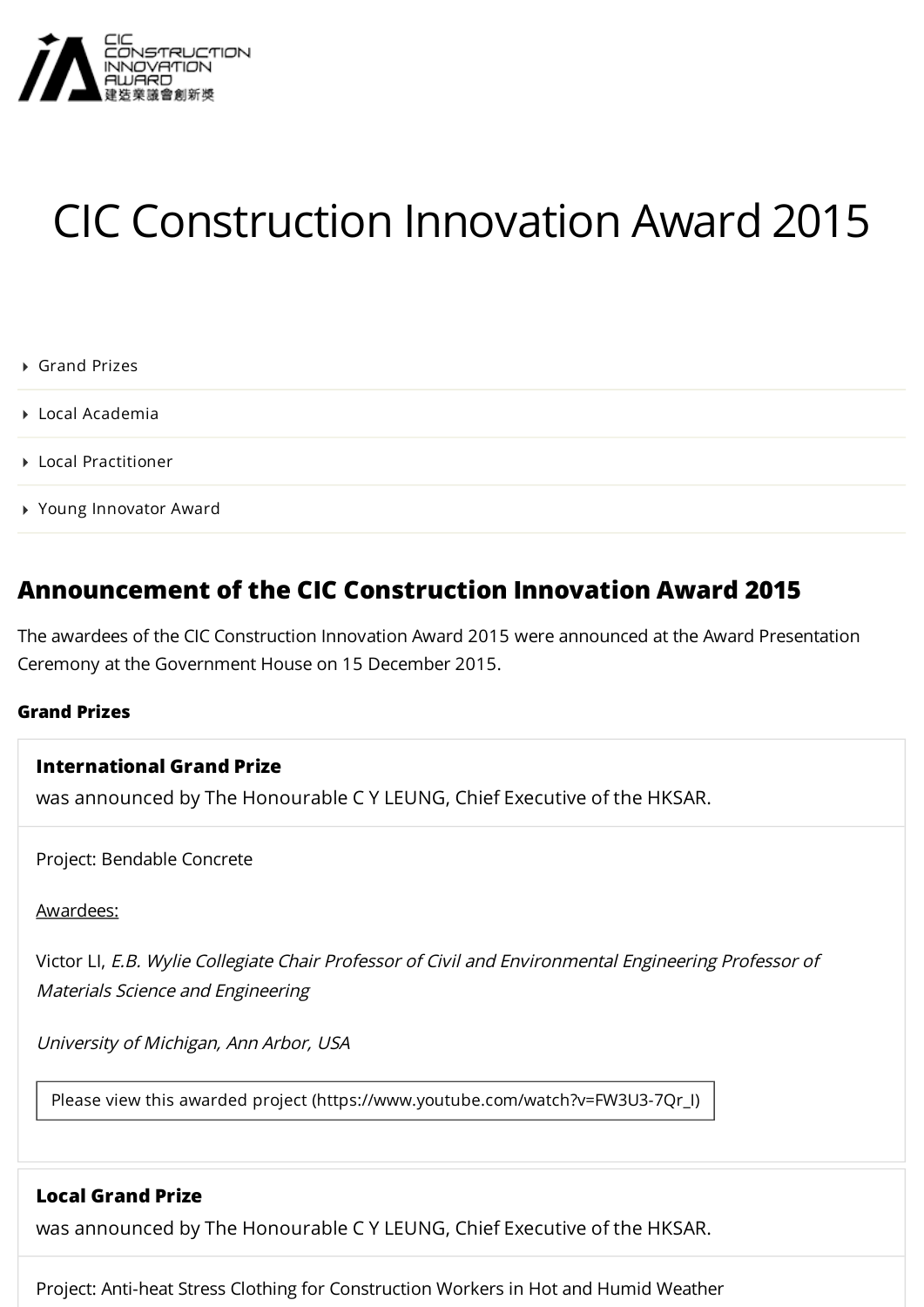#### Awardees:

Albert CHAN, Head of Department & Chair Professor, Department of Building and Real Estate, The Hong Kong Polytechnic University

Francis WONG, Academic Discipline Leader, Research Centre Director, The Hong Kong Polytechnic **University** 

LI Yi, Professor and Director of Textile Bioengineering Research Center, The Hong Kong Polytechnic **University** 

Del P. WONG, Associate Professor & Program Leader, Technological and Higher Education Institute of Hong Kong

Please view this awarded project [\(https://www.youtube.com/watch?v=3-tYZVcClQA\)](https://www.youtube.com/watch?v=3-tYZVcClQA)

# <span id="page-1-0"></span>**Local Academia**

#### **First Prize of Local [Academia](#page-1-1)**

<span id="page-1-1"></span>Project: Z-Panel System - Lightweight Prefabrication

Awardees:

LAU Hing-ching, Research Assistant, School of Architecture, The Chinese University of Hong Kong

ZHU Jingxiang, Associate Professor, School of Architecture, The Chinese University of Hong Kong

XIA Heng, Research Assistant, School of Architecture, The Chinese University of Hong Kong

# **Second Prize of Local [Academia](#page-1-2)**

<span id="page-1-2"></span>Project: Carbon Neutral Construction Products Manufactured with Cement and Concrete Wastes

#### Awardees:

POON Chi-sun, Chair Professor, The Hong Kong Polytechnic University

Herbert ZHENG, General Manager, Concrete Services, Gammon Construction Ltd.

XUAN Dongxing, Research Fellow, The Hong Kong Polytechnic University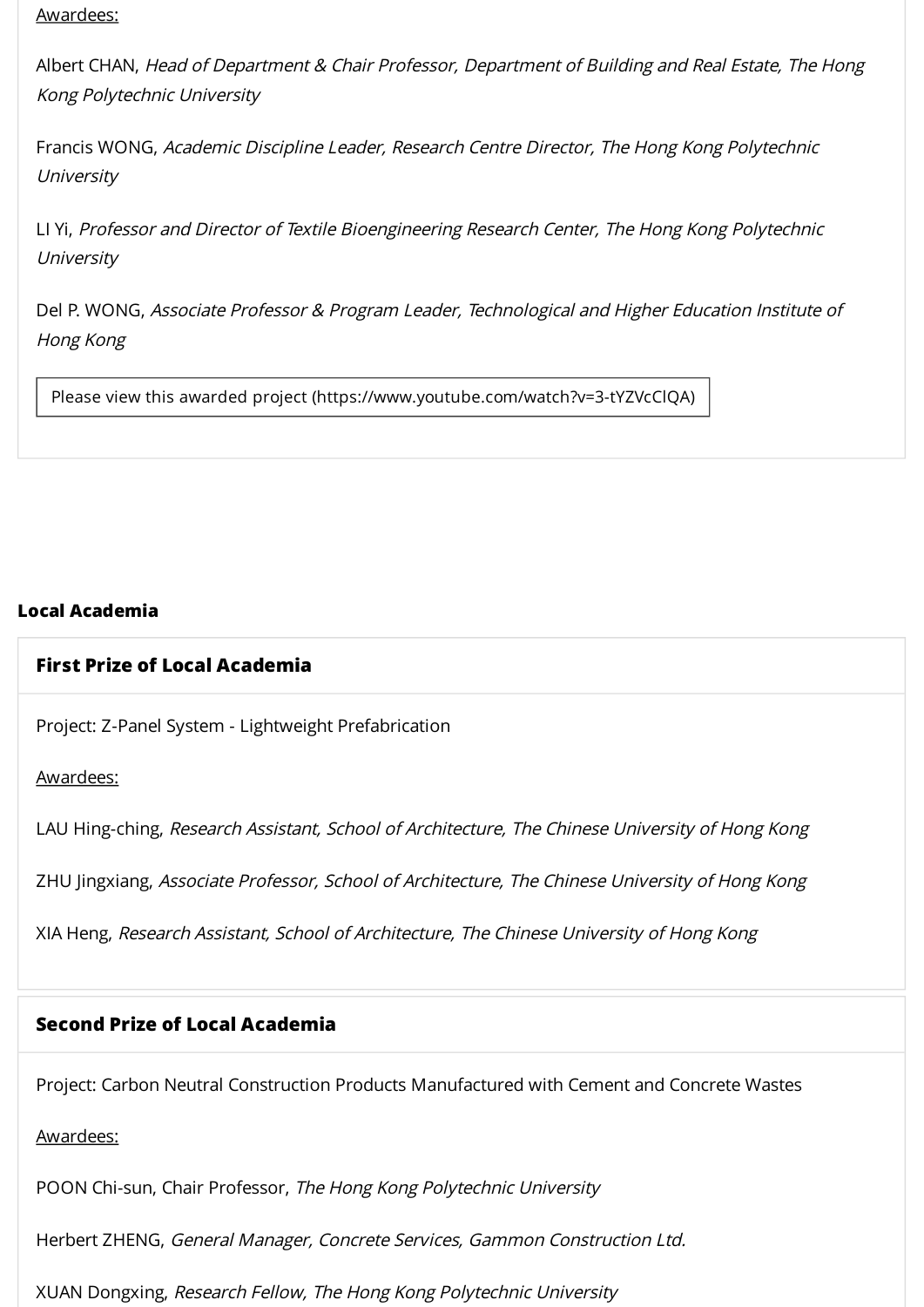#### <span id="page-2-0"></span>**Local Practitioner**

#### **First Prize of Local Industry Practitioners**

<span id="page-2-2"></span>Project: Mechanized Construction

Awardees:

James Edward Ted LAWTON, Engineering Development Manager, Gammon Construction Ltd. ZHAN Baojian, *Research Associate, The Hong Kong Polytechnic University*<br> **Project: Mechanized Construction<br>
Project: Mechanized Construction<br>
Awardees:<br>
James Edward Ted LAWTON,** *Engineering Development Manager, Gammon Co* 

Alex FUNG, Principle Engineer, Gammon Construction Ltd.

#### **Second Prize of Local Industry Practitioners**

<span id="page-2-3"></span>

#### Awardees:

David NG, Director, Sino Green in Hong Kong Limited

Daryl NG, Director, Sino Green in Hong Kong Limited

Vincent CHENG, Director, Ove Arup & Partners HK Ltd.

Jimmy TONG, Associate Ove Arup & Partners HK Ltd.

#### <span id="page-2-1"></span>**Young Innovator Award**

# **Young Innovator for Local Industry [Practitioners](#page-2-4)**

<span id="page-2-4"></span>Project: Innovative Use of Polymer Solutions for the Construction of Diaphragm Walls

Awardees: